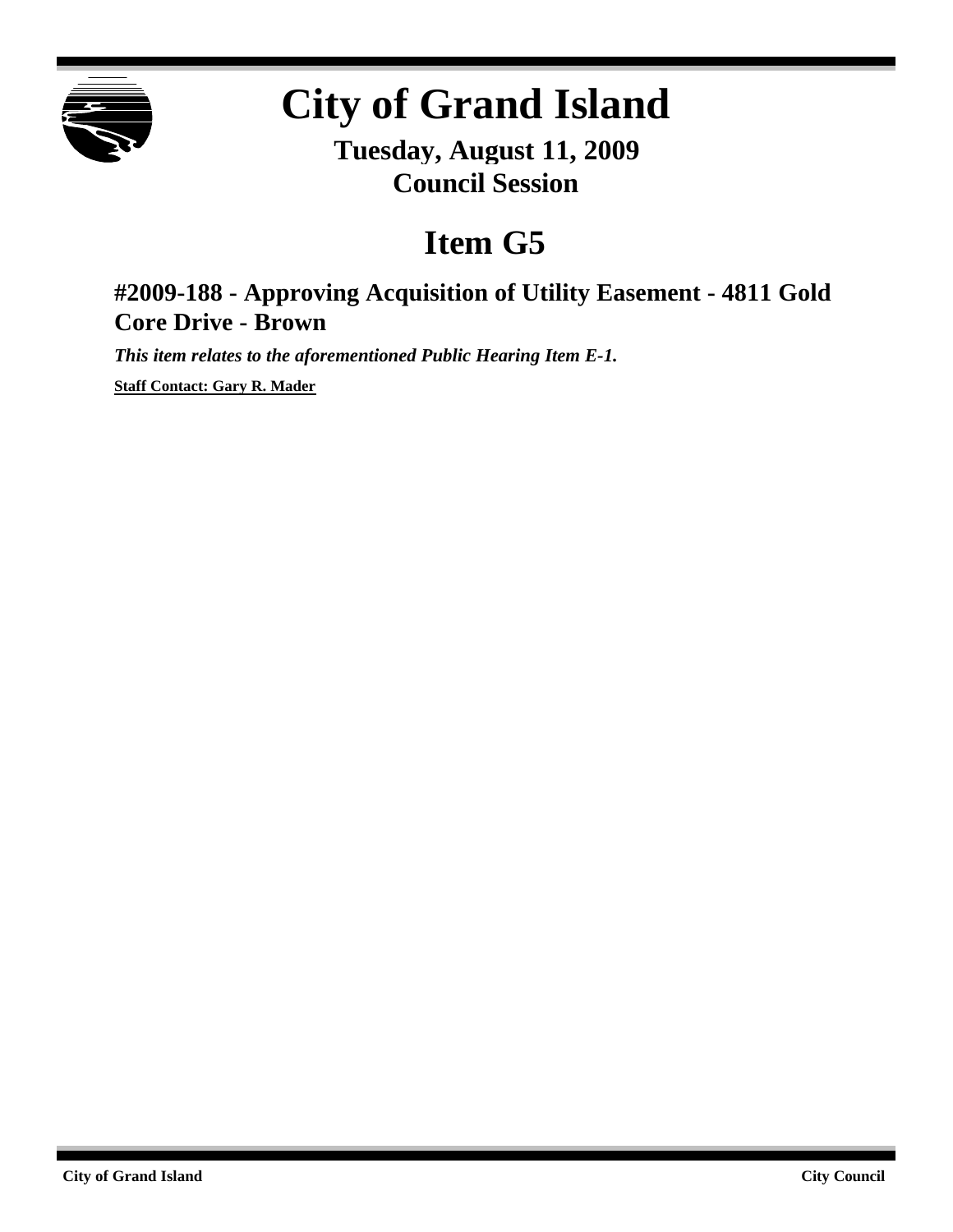## R E S O L U T I O N 2009-188

WHEREAS, a public utility easement is required by the City of Grand Island, from Joseph M. Brown and Lori J. Brown, to survey, construct, inspect, maintain, repair, replace, relocate, extend, remove, and operate thereon, public utilities and appurtenances, including lines and transformers; and;

WHEREAS, a public hearing was held on August 11, 2009, for the purpose of discussing the proposed acquisition of an easement located in Hall County, Nebraska; and more particularly described as follows:

Beginning at the northwest corner of Lot Two (2) Platte Valley Industrial Park Sixth Subdivision in the City of Grand Island, Hall County, Nebraska; thence easterly along the northerly line of said Lot Two (2), a distance of five (5.0) feet; thence southerly and parallel with the westerly line of said Lot Two  $(2)$ , a distance of twenty one and one tenth  $(21.1)$ feet; thence easterly and perpendicular to the westerly line of said Lot Two (2), a distance of forty five and seventy four hundredths (45.74) feet; thence southerly and parallel with the westerly line of said Lot Two (2), a distance of twenty (20.0) feet; thence westerly and perpendicular with the westerly line of said Lot Two (2), a distance of forty five and seventy four hundredths (45.74) feet; thence southerly and parallel with the westerly line of said Lot Two (2), a distance of three hundred sixty seven and four tenths (367.4) feet to a point on the southerly line of said Lot Two (2); thence westerly along the southerly line of said Lot Two (2), a distance of five (5.0) feet to the southwest corner of said Lot Two (2); thence northerly along the westerly line of said Lot Two (2), a distance of four hundred eight and five tenths (408.5) feet to the northwest corner of said Lot Two (2) being the said Point of Beginning.

The above-described easement and right-of-way containing a total of 0.068 acres, more or less, as shown on the plat dated 7/21/2009, marked Exhibit "A", attached hereto and incorporated herein by reference,

NOW, THEREFORE, BE IT RESOLVED BY THE MAYOR AND COUNCIL OF THE CITY OF GRAND ISLAND, NEBRASKA, that the City of Grand Island be, and hereby is, authorized to acquire a public utility easement fromJoseph M. Brown and Lori J. Brown, on the abovedescribed tract of land.

- - -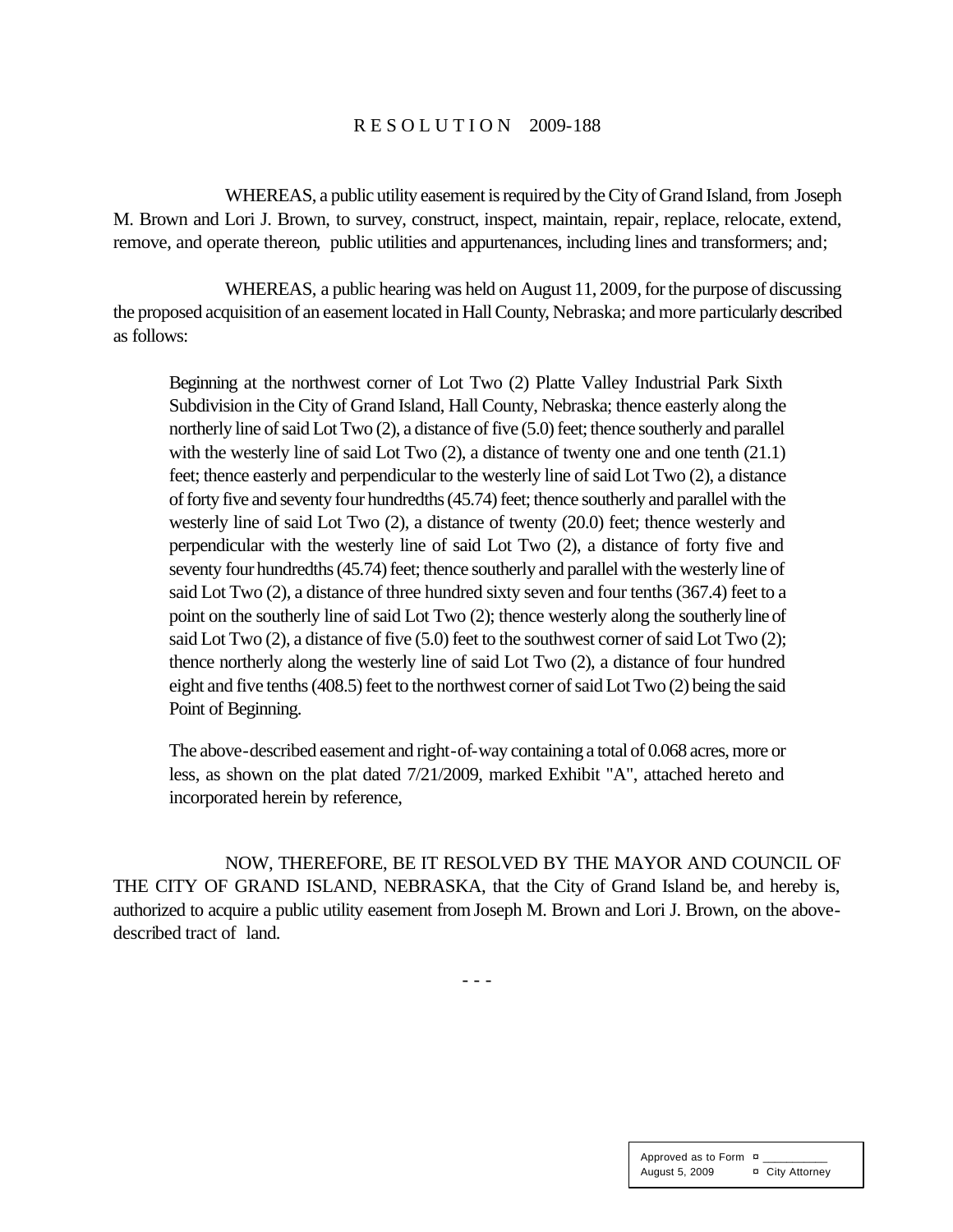Adopted by the City Council of the City of Grand Island, Nebraska, August 11, 2009.

Margaret Hornady, Mayor

\_\_\_\_\_\_\_\_\_\_\_\_\_\_\_\_\_\_\_\_\_\_\_\_\_\_\_\_\_\_\_\_\_\_\_\_\_\_\_

Attest:

RaNae Edwards, City Clerk

\_\_\_\_\_\_\_\_\_\_\_\_\_\_\_\_\_\_\_\_\_\_\_\_\_\_\_\_\_\_\_\_\_\_\_\_\_\_\_